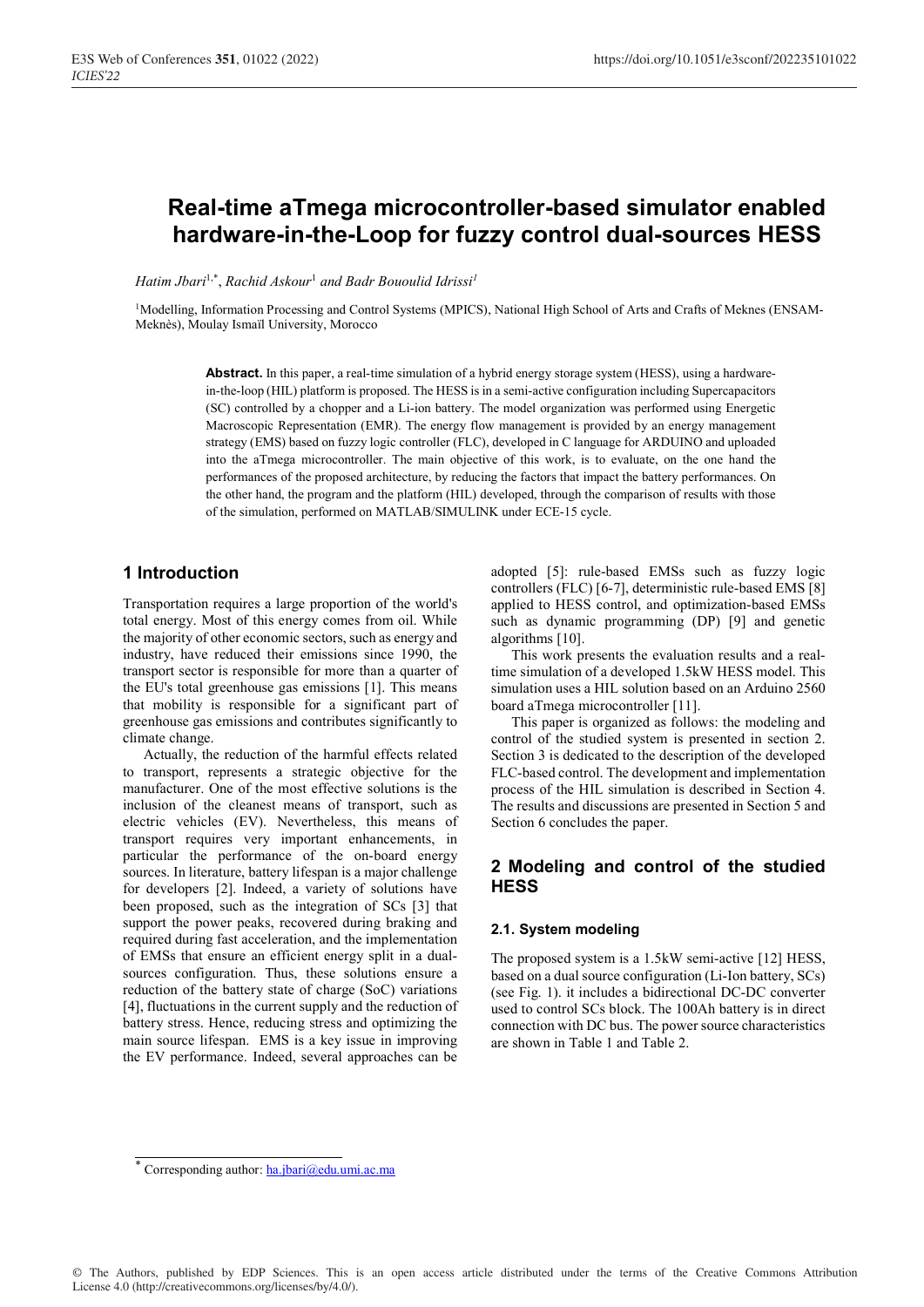

**Fig. 1.** Components models and scheme of the proposed HESS.

The battery represents the main source of the studied HESS. Thus, a simplified model is considered in this study, which consists in considering the battery as a capacitor with high capacity and internal resistance. A model for the SoC<sub>bat</sub> calculation is implemented in order to follow its performances during the simulation. The SCs block uses a generic model represented by an internal capacitance and the equivalent series resistance (ESR) [13].

The  $SoC_{SC}$  is calculated based on the nominal voltage of the SCs. In addition, the DC-DC converter used in this model, is a bidirectional chopper, able to supply the DC bus, and to recharge the SCs by controlling the  $U_{DC}$ voltage. The DC-DC converter uses an average model [14] and a smoothing inductor  $L_{SC}$ .

Finally, in order to simplify the proposed model, the load model is represented by an equivalent source with a maximum power of 1.5kW. Thus, the load is modeled by a controllable current source.

#### **2.2 System Control**

In order to realize the control layer, the EMR approach [15] is adopted. This technique allows to organize the HESS model in subsystems according to their multiphysics nature. Indeed, referring to the inversion-based rules of the EMR approach [15], the construction of the control layer can be performed using the studied model's EMR. This allows to realize the maximum control structure (MCS) (see Fig. 2).

According to the proposed HESS's MCS model, ibat ref represents the control parameter. In addition, the current smoothing inductor  $(L)$  of the chopper, represents an accumulation element characterized by energy storage block, which requires a controller in the control layer. In this case, the controller type IP is implemented.



**Fig. 2.** MCS of HESS's EMR.

<sup>\*</sup> Corresponding author: ha.jbari@edu.umi.ac.ma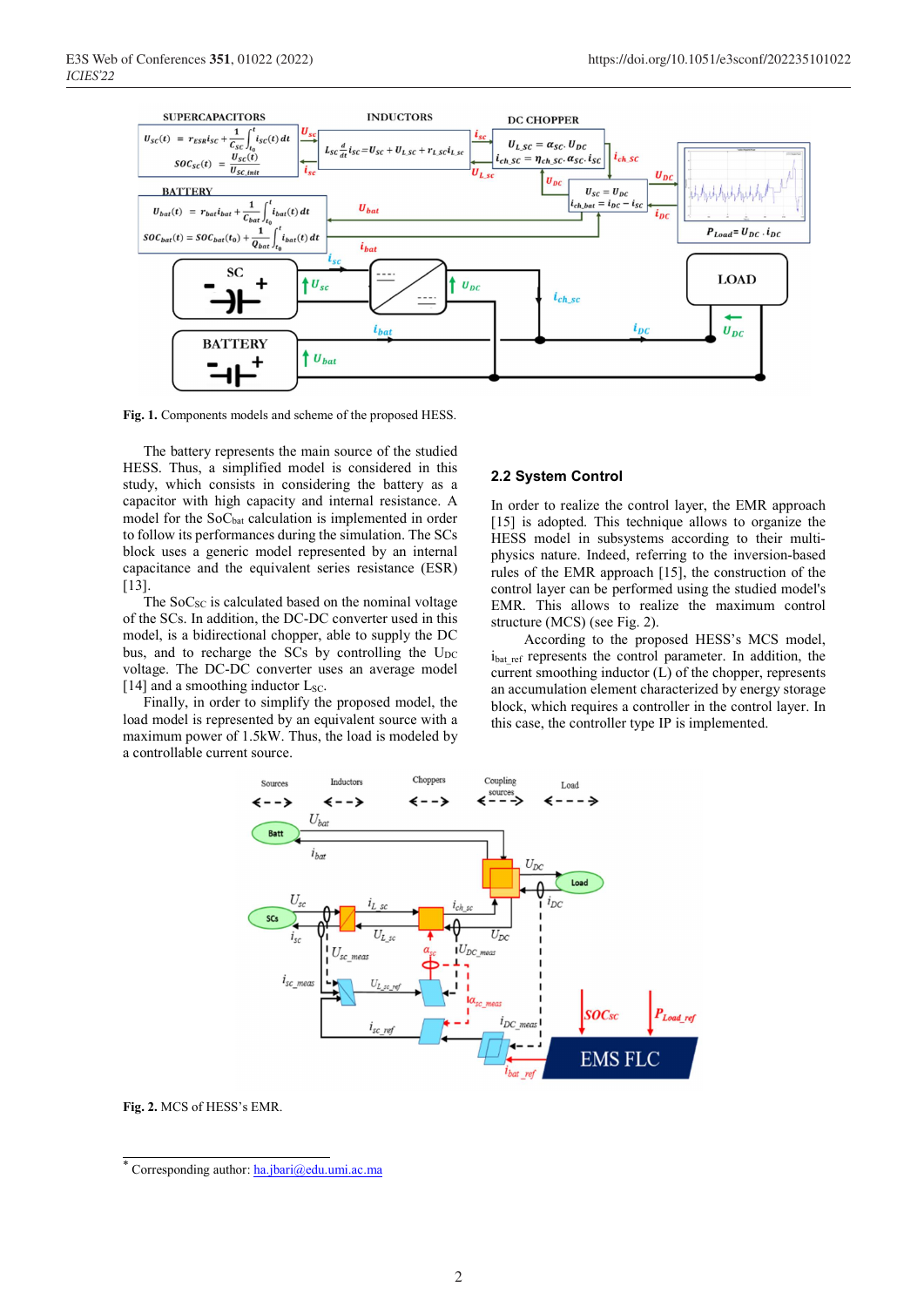# **3 Energy Management Strategy**

Initially, the methodology adopted in this paper has two main objectives:

- The development of an EMS able to define an appropriate current reference, which guarantees the reduction of its fluctuations, and the optimization of battery lifespan,
- The validation of the FLC code developed, implemented and executed in microcontroller, via the HIL simulator.



**Fig. 3.** Rules-base of the proposed FLC-EMS.



**Fig. 4.** Membership functions of the proposed FLC-EMS.

Therefore, the developed FLC should ensure an efficient distribution of power flow between HESS dual sources, i.e., the battery and the SCs. According to the MCS constructed from the system EMR (see Fig. 2), the FLC takes the SoC of the SCs and the battery power limit as inputs (see Fig. 3 and Fig. 4), to control the battery contribution  $k_{\text{cont}}$ . Thus, the proposed FLC supports three membership functions (MF) for the  $SoC<sub>SC</sub>$  (LOW CHG, MED CHG, HIGH CHG), and three MF for the requested power ratio η<sub>Pload/Plim bat</sub> considering the battery power limit (LOW, MEDIUM, HIGH). In order to define the coefficient k<sub>cont</sub> which determines the progressive contribution of the dual energy sources according to three MF (UC\_ALONE, BOTH, BATT\_ALONE). Therefore, based on the inference rules, the developed EMS should ensure the following operations:

- Very high-power demand: EMS enables SCs to support power peaks,
- Very high-power recovery: the EMS activates SCs to recover power peaks and recharges them to be able to satisfy the next power demand,
- Constant or quasi-constant power: the battery takes over the supply of the load during less fluctuating power demands.



**Fig. 5.** Fuzzy logic strategy scheme.

The proposed EMS uses a low-pass filter at the output (see Fig. 5), which allows to decompose the current reference into a low frequency component designed for battery, and the high frequency component, used as a reference for SC, due to its ability to support high current fluctuations.

#### **4 HIL development**

The real-time HIL simulator is a software and hardwarebased platform, which allows the diagnosis of an electronic system, the control and supervision of its parameters that describe its performances.



**Fig. 6.** Hardware-in-the-loop (HIL) architecture for proposed HESS.

The simulator enables to validate the performances of a developed system by taking into account the hardwarebased constraints. (Fig. 6) shows the block diagram of the HIL, based on the MATLAB/SIMULINK software and two Arduino 2560 boards (ATmega32u4 microcontroller) that are used as the HIL interface and the EMS.

<sup>\*</sup> Corresponding author: ha.jbari@edu.umi.ac.ma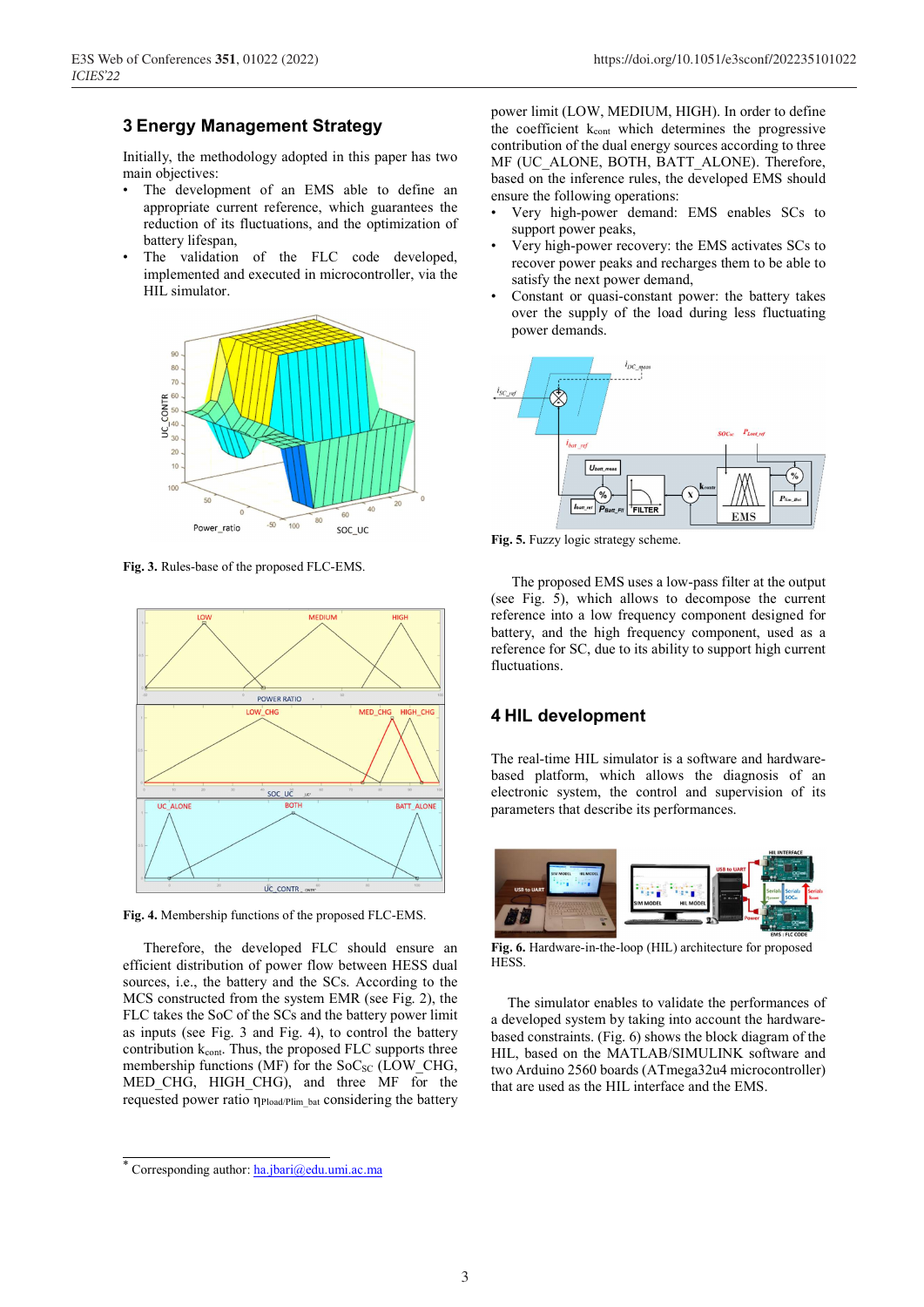

**Fig. 7.** Flowchart of the developed EMS algorithm.

 The flowchart (see Fig. 7) describes the processing performed by the program developed and embedded in the aTmega32u4 microcontroller. During the first step, the microcontroller proceeds to the assignment of the variables loaded in the arrays, representing the membership functions. Then, it proceeds to the reading of the serial ports to load the variables of type "double" of the  $SoC_{SC}$  and the power ratio  $\eta_{Pload/Plim-bat}$ . Once the variables are loaded, the processing calls the first function that starts the fuzzification operation, which is based on the mathematical models presented in the figure (see Fig. 7). Then another function determines the degrees of membership of the output parameters, according to the inference rules that define the minimum value of the two

input values, related by a logical operator "and". After determining the degrees of membership, a defuzzification function calculates the centroid of the obtained surfaces. This output value is transmitted to the MATLAB/SIMULINK software via the serial port, before starting a new loop.

### **5 Simulation and Experimental Results**

In order to verify the theoretical analysis, the proposed real-time HIL simulation was performed in the MATLAB/Simulink software environment, and compared with the simulation results on the same software platform. The parameters shown in Table 1 and Table 2 were adopted, and the simulations were performed under ECE-15 driving cycle. The initial  $SoC_{SC}$ and  $SoC<sub>bat</sub>$  are 83.5% and 95% respectively.

**Table 1.** Characteristics of the Battery pack.

| Variables             | Symbol           | Value     | Unit          |
|-----------------------|------------------|-----------|---------------|
| SoC Limits            | SoChat           | [30, 100] | $\frac{0}{0}$ |
| Cell Voltage          | $U_{cell}$       | 3.7       | V             |
| <b>Total Voltage</b>  | U <sub>hat</sub> | 24        | V             |
| Energy density        | Pbat             | 160       | Wh/kg         |
| <b>Battery Energy</b> | Ebat             | 100       | Ah            |

**Table 2.** Characteristics of the SCs pack.

| Variables            | Symbol            | Value     | Unit          |
|----------------------|-------------------|-----------|---------------|
| SoC Limits           | SoC <sub>sc</sub> | [50, 100] | $\frac{0}{0}$ |
| <b>ESR</b>           | RESR              | 0.21      | $m\Omega$     |
| <b>Total Voltage</b> | $U_{sc}$          | 35.1      | V             |
| Cell Voltage         | $U_{c}$ sc        | 2.7       | V             |
| Capacitance          | $C_{sc}$          | 500       | F             |

<sup>\*</sup> Corresponding author: ha.jbari@edu.umi.ac.ma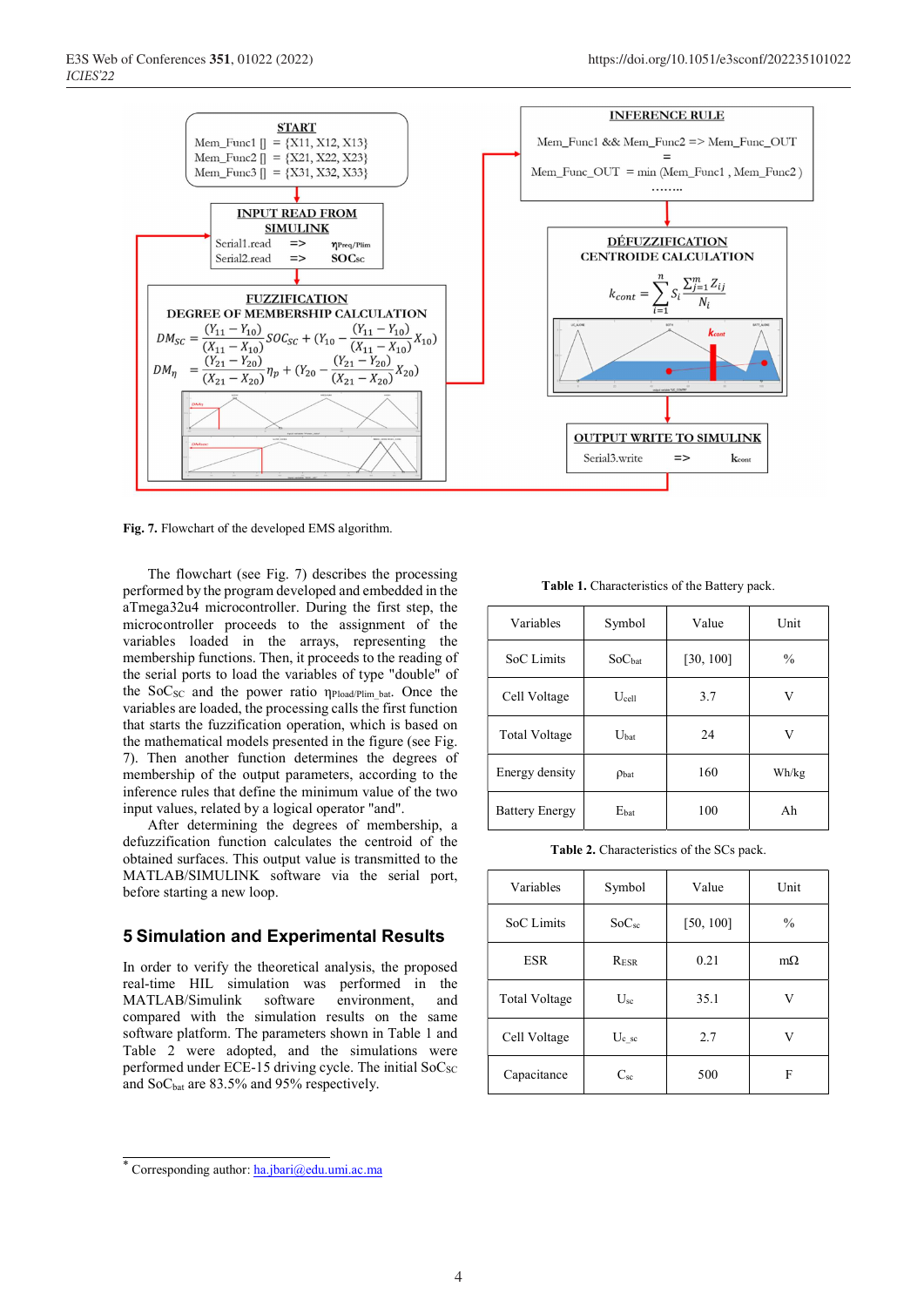

**Fig. 8.** Simulation results of the EV's HESS under ECE-15 (HIL and simulation results).

The simulation analysis (see Fig. 8) shows the results of the proposed HESS energy parameters, under the ECE-15 cycle speed function. The value of the  $U_{DC}$  voltage is constant  $U_{DC}$ =24V during the cycle, which proves the stability of the proposed system and the performance of the used controller. Indeed, according to the analysis of the SoC<sub>SC</sub> and SoC<sub>batt</sub> curves, a limited variation of SoC<sub>bat</sub> is noticed, which allows a low stress on the battery and consequently an optimization of its lifespan.

Moreover, the  $SoC_{SC}$  is considered as a criterion for performances evaluation of the developed EMS. According to the SoC<sub>SC</sub> variation curve:  $SoC_{SC}$  (t<sub>0</sub>) at the beginning and  $SoC_{SC}(t_f)$  at the end of each cycle are equal  $SoC_{SC}(t_0) = SoC_{SC}(t_f) = 83.5\%$ . Therefore, the SCs work as a perfect energy buffer.

 In addition, the ratio of the battery power requirement limit remains less than  $\eta_{\text{Pload/Plim}}$  bat  $\leq 1$ , which shows the robustness of the developed EMS, taking into consideration the battery capacities.

 Thus, according to the curves of the battery currents and SCs (see Fig. 9), the SCs supply energy during acceleration of the vehicle and recover it during braking. The battery supports the requirements of constant and quasi-constant current.

On the other hand, the system response results simulated using HIL allow to validate the EMS based on the fuzzy controller code, developed and embedded in the microcontroller. Hence, the curves of the energetic parameters of both simulators (see Fig. 9) are in perfect agreement. Moreover, the curves of the battery contribution coefficient for both types of simulation are also in perfect agreement, which demonstrates the robustness of the developed C code and the perfect application of the theoretical basis of FLC.



**Fig. 9.** Battery-SCs currents HESS and Battery contribution factor (HIL and simulation results).

<sup>\*</sup> Corresponding author: ha.jbari@edu.umi.ac.ma